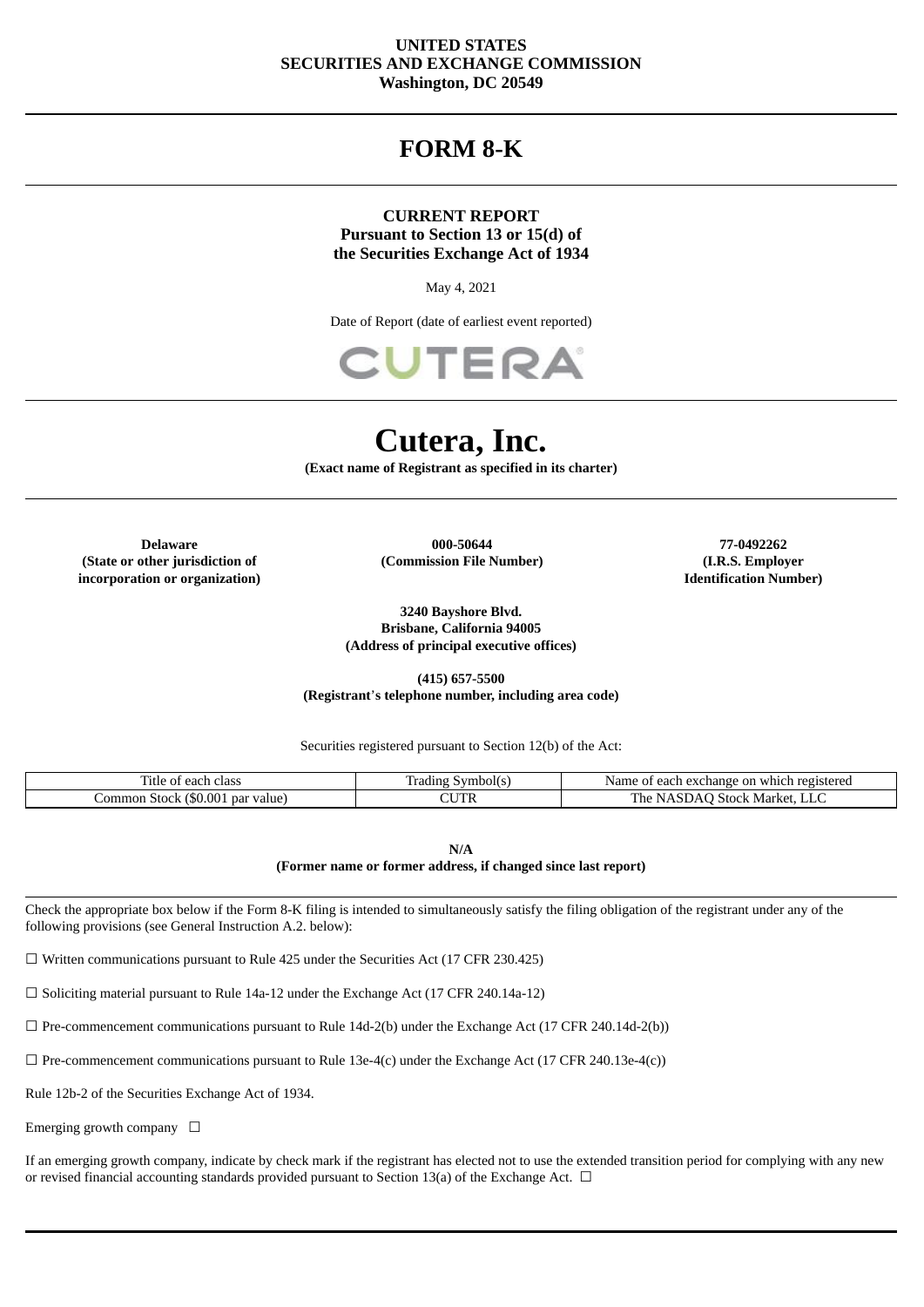## **Item 2.02. Results of Operations and Financial Condition.**

On May 5, 2021, Cutera, Inc. ("Cutera" or the "Company") issued a press release announcing its financial results for the quarter ended March 31, 2021. Cutera hereby incorporates by reference herein the information set forth in its press release dated May 5, 2021, a copy of which is attached hereto as Exhibit 99.1. Except as otherwise provided in the press release, the press release speaks only as of the date of such press release and it shall not create any implication that the affairs of Cutera have continued unchanged since such date.

The Company will host a conference call for interested parties commencing Wednesday, May 5, 2021 at 1:30 p.m. PDT (4:30 p.m. EDT), during which the Company will discuss the financial results. To participate in the conference call, dial 1-877-705-6003 (domestic) or +1-201-493-6725 (international) and refer to the Conference Code: 13719080. The conference call will be also available to interested parties through a live audio webcast and accessible through the Investor Relations section of the Cutera corporate website at www.cutera.com.

The information provided pursuant to this Item 2.02 is to be considered "furnished" pursuant to Item 2.02 of Form 8-K and shall not be deemed to be "filed" for purposes of Section 18 of the Securities Exchange Act of 1934, as amended, or otherwise subject to the liabilities of that Section or Sections 11 and  $12(a)(2)$  of the Securities Act of 1933, as amended, nor shall it be deemed incorporated by reference into any of Cutera's reports or filings with the Securities and Exchange Commission, whether made before or after the date hereof, except as expressly set forth by specific reference in such report or filing.

Except for the historical information contained in this report, the statements made by Cutera are forward-looking statements that involve risks and uncertainties. All such statements are subject to the safe harbor created by the Private Securities Litigation Reform Act of 1995. Cutera's future financial performance could differ significantly from the expectations of management and from results expressed or implied in the press release. Please refer to the last paragraph of the text portion of the press release for further discussion about forward-looking statements. For further information on risk factors, please refer to "Risk Factors" contained in Cutera's most recently filed Form 10-K and its subsequent filings with the Securities and Exchange Commission, as well as in the press release attached as Exhibit 99.1 hereto. Cutera disclaims any obligation or duty to update or modify these forward-looking statements.

#### Item 5.02. Departure of Directors or Certain Officers; Election of Directors; Appointment of Certain Officers; Compensatory Arrangements of **Certain Officers.**

## *(b) Resignation of President and Chief Operating Officer*

On May 4, 2021, Jason Richey resigned from the position of President and Chief Operating Officer of the Company.

Additional information about his departure is included in the Company's press release issued on May 5, 2021, which is attached as Exhibit 10.1 to this Current Report on Form 8-K.

## **Item 8.01.Other Events.**

The Company has retained an executive search firm to identify a Chief Commercial Officer to help guide and direct the Company through the next phase of its growth. Chief Executive Officer Dave Mowry will permanently assume the operational responsibilities of the Chief Operating Officer position. It is expected that Mr. Richey will remain with the Company through May 31, 2021 to assist in the transition.

## **Item 9.01. Financial Statements and Exhibits.**

## **(d)Exhibits.**

| Exhibit No. | <b>Description</b>                                                          |
|-------------|-----------------------------------------------------------------------------|
| 10.1        | <b>Resignation of President and Chief Operating Officer</b>                 |
| 99.1        | Press Release of Cutera, Inc. dated as of May 5, 2021.                      |
| 104         | Cover Page Interactive Data File (embedded within the Inline XBRL document) |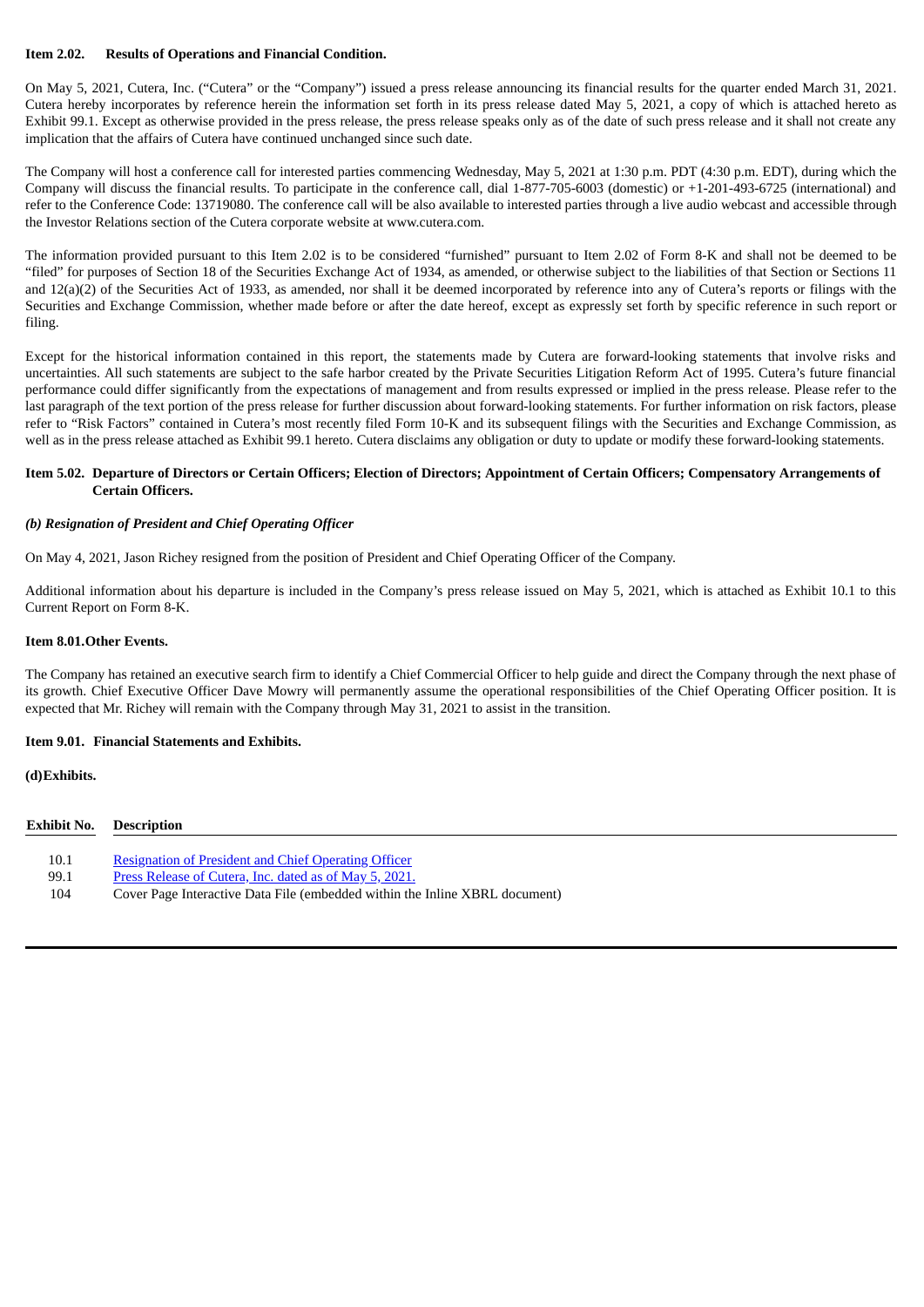## **SIGNATURES**

Pursuant to the requirements of the Securities Exchange Act of 1934, the registrant has duly caused this report to be signed on its behalf by the undersigned, thereunto duly authorized.

|                   | CUTERA, INC.                          |  |
|-------------------|---------------------------------------|--|
| Date: May 5, 2021 | /s/ ROHAN SETH                        |  |
|                   | Rohan Seth<br>Chief Financial Officer |  |
|                   |                                       |  |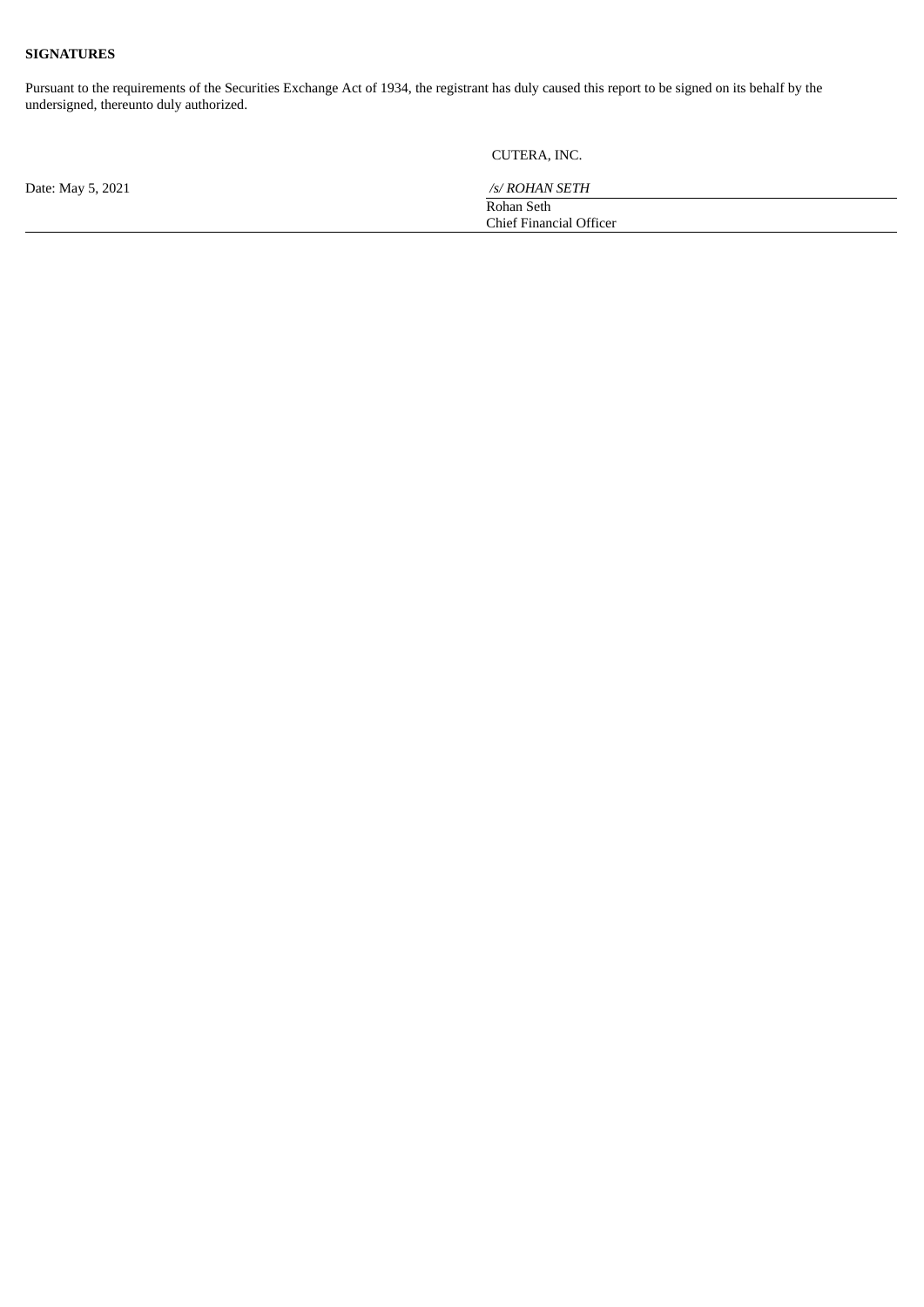<span id="page-3-0"></span>

## **Cutera, Inc. Announces Departure of Jason Richey**

BRISBANE, California, May 5, 2021 ─ Cutera, Inc. (NASDAQ: CUTR) ("Cutera" or the "Company"), a leading provider of laser and other energy-based aesthetic systems for practitioners worldwide, today announced that Jason Richey has resigned as President and Chief Operating Officer, effective May 4th, 2021, to pursue other career opportunities. The Company has retained an executive search firm to identify a Chief Commercial Officer to help guide and direct the Company through the next phase of its growth. Chief Executive Officer Dave Mowry will permanently assume the operational responsibilities of the COO position. Mr. Richey will remain with the Company through May 31, 2021 to assist in the transition.

"It has been an honor and a privilege working alongside Jason during the past year and a half. He graciously accepted my arrival after dutifully serving as Interim CEO, and we worked side-by-side to set a new vision, create a playbook to achieve that vision, and marshal the resources and talent necessary to execute it," commented Mr. Mowry. "Jason's drive and commitment to excellence are unmatched, and his presence will be missed."

"Jason provided strong leadership to the Cutera organization as interim CEO and later as President during a time of challenge and transition," commented J. Daniel Plants, Chairman of the Cutera Board of Directors. "The entire Board, Jason's colleagues and I personally will always be indebted to him for the steady stewardship and solid results he delivered during that crucial period. We know that Jason will achieve great things in the next step of his career path, and we all wish him the very best."

"Making the decision to depart an organization in search of a larger role is never easy, and there is never a perfect time; however, as Cutera transitions to the next phase of its development, I am confident that the Company is strong and well-positioned for what lies ahead," commented Mr. Richey. "I joined Cutera to expand my influence beyond the commercial function, and, after tackling the additional responsibilities of the interim CEO, as well as serving in the capacity of President since Dave's arrival, I am eager to identify my next role. While working with Dave and the management team has been a great experience, this is the right time to move on. I wish Cutera great success in the future."

#### **About Cutera, Inc.**

Brisbane, California-based Cutera is a leading provider of laser and other energy-based aesthetic systems for practitioners worldwide. Since 1998, Cutera has developed innovative, easy-to-use products that enable physicians and other qualified practitioners to offer safe and effective aesthetic treatments to their patients. For more information, call 1-888-4CUTERA or visit www.cutera.com.

#### Safe Harbor Statement

Certain statements in this press release, other than purely historical information, are "forward-looking statements" within the meaning of the Private Securities Litigation Reform Act of 1995, Section 27A of the Securities Act, and Section 21E of the Securities Exchange Act of 1934, as amended (the "Exchange Act"). These statements include, but are not limited to, the COO senior leadership search and COO transition assistance that involve known and unknown risks that are difficult to predict. As a result, the Company's actual financial results, performance, achievements or prospects may differ materially from those expressed or implied by these forward-looking statements. In some cases, you can identify forward-looking statements by the use of words such as "may," "could," "seek," "guidance," "predict," "potential," "likely," "believe," "will," "should," "expect," "anticipate," "estimate," "plan," "intend," "forecast," "foresee" or variations of these terms and similar expressions, or the negative of these terms or similar expressions. Forward-looking statements are based on management's current, preliminary expectations and are subject to risks and uncertainties, which may cause Cutera's actual results to differ materially from the statements contained herein. These statements are not guarantees of future performance, and stockholders should not place undue reliance on forward-looking statements. There are a number of risks, uncertainties and other important factors, many of which are beyond the Company's control, that could cause its actual results to differ materially from the forward-looking statements contained in this press release, including those described in the "Risk Factors" section of Annual Reports on Form 10-K, Quarterly Reports on Form 10-Q, Current Reports on Form 8-K and other documents filed from time to time with the United States Securities and Exchange Commission by Cutera.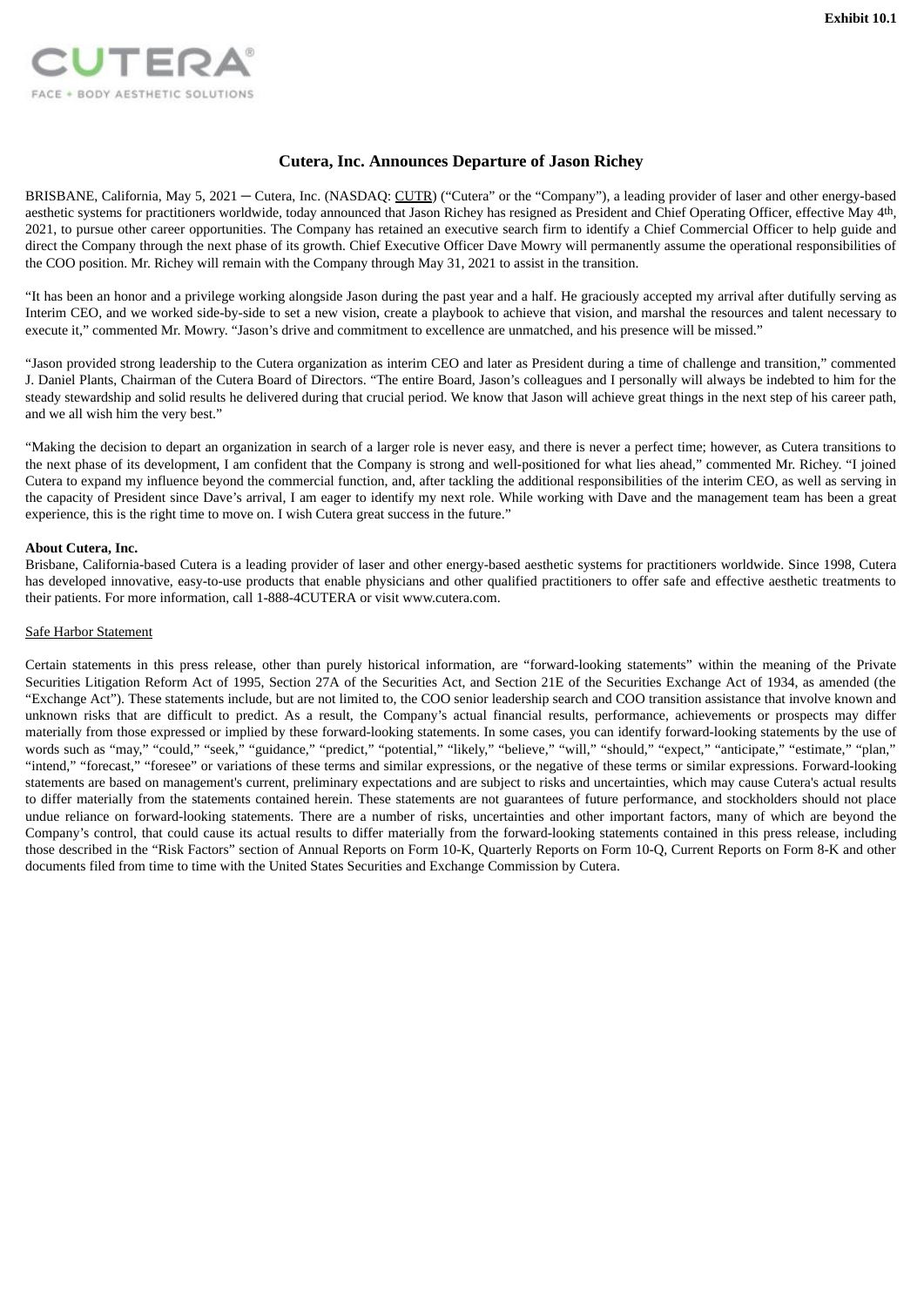<span id="page-4-0"></span>

## **Cutera, Inc. Announces First Quarter 2021 Financial Results**

BRISBANE, California, May 5, 2021 ─ Cutera, Inc. (NASDAQ: CUTR) ("Cutera" or the "Company"), a leading provider of laser and other energy-based aesthetic systems for practitioners worldwide, today reported financial results for the first quarter ended March 31, 2021.

## **First Quarter 2021 Financial and Operational Highlights**

- Revenue was \$49.7 million, an increase of 54.1% from the prior-year period, driven by strong performance across the business, with particular strength in capital equipment and skincare sales.
	- o Capital Equipment revenue of \$28.3 million increased 35.1% over the prior-year period.
	- o Recurring revenue, defined by the combination of Skincare, Consumable Products, and Service, was \$21.3 million, an increase of 89.2% over the prior-year period:
		- Skincare revenue of \$12.3 million increased 324.4% over the prior-vear period:
		- Consumable Product revenue of \$2.9 million grew 15.5% over prior-year period, reflecting the continued recovery of energy-based treatment volumes; and
		- Service revenue of \$6.1 million increased 4.6% over the prior-year period.
- Gross Margin was 55.8%, compared to 44.5% in the prior-year period, due to ongoing improvements in manufacturing efficiencies, offset by mix shift associated with growth of skincare during the quarter;
- Operating Expenses were \$26.5 million in the quarter, flat to prior-year period;
- Adjusted EBITDA was \$4.6 million in the period as compared to \$(8.3) million, a \$12.9 million improvement over prior-vear period; and
- Net loss was (\$0.4) million, or (\$0.02) per fully diluted share, compared to a net loss of (\$12.4) million, or (\$0.86) per fully diluted share, in the prioryear period;
- Announced pricing of offering of \$138.3 million of convertible senior notes.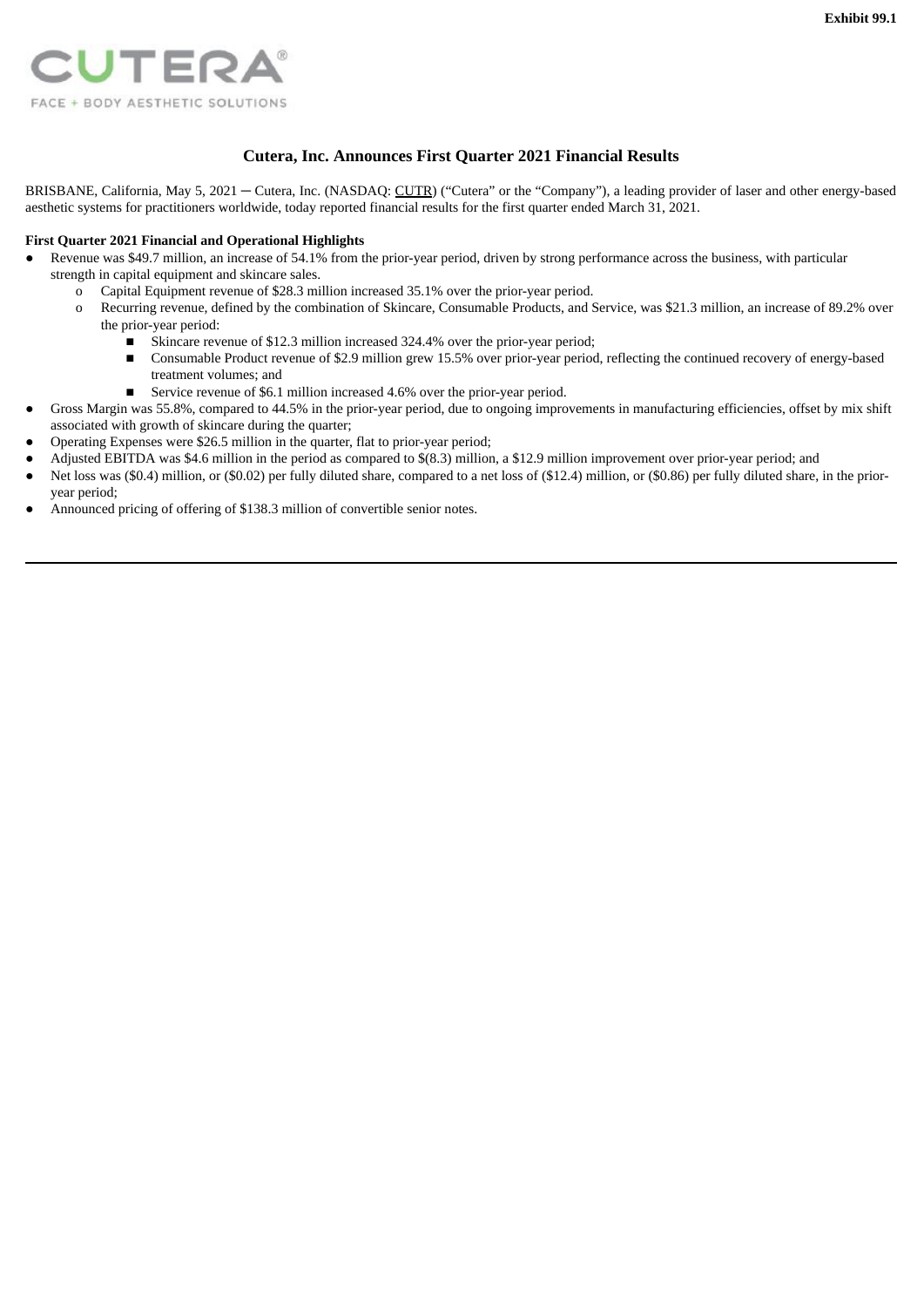"I am pleased with our first-quarter results, which reflect the continued progress we have made since the onset of the COVID-19 pandemic," commented Dave Mowry, Chief Executive Officer of Cutera, Inc. "In the first-quarter, we achieved broad strength across our business, driven by consistent execution from our commercial teams, strength in the skincare business, and a slow but steady improvement in our end markets. Building upon the tremendous work from our team, in 2021 we plan to continue to improve gross margins by reducing manufacturing costs; increase sales and sales productivity with our focus on people and process; and deliver innovative products through our increased R&D investments. As we execute these vital few initiatives, our objective is to deliver strong performance despite the remaining pandemic uncertainties that will likely be headwinds for many of us in this market.

## **2021 Outlook**

Company management remains cautious with the lingering uncertainty related to COVID-19. Global Energy-based Aesthetics end markets continued to improve over the course of the first quarter, but the pace and extent of customer recovery varied by geography. With several geographies still under activity restrictions, management is not issuing full-year guidance at this time.

## **Conference Call**

The Company's management will host a conference call to discuss these results and related matters today at 1:30 p.m. PT (4:30 p.m. ET). Participating on the call will be Dave Mowry, Chief Executive Officer and Rohan Seth, Chief Financial Officer.

To participate in the conference call, dial 1-877-705-6003 (domestic) or + 1-201-493-6725 (international) and refer to the Conference Code: 13719080.

The call will also be webcast and can be accessed from the Investor Relations section of Cutera's website at http://www.cutera.com/. The webcast replay of the call will be available at the same site approximately one hour after the end of the call.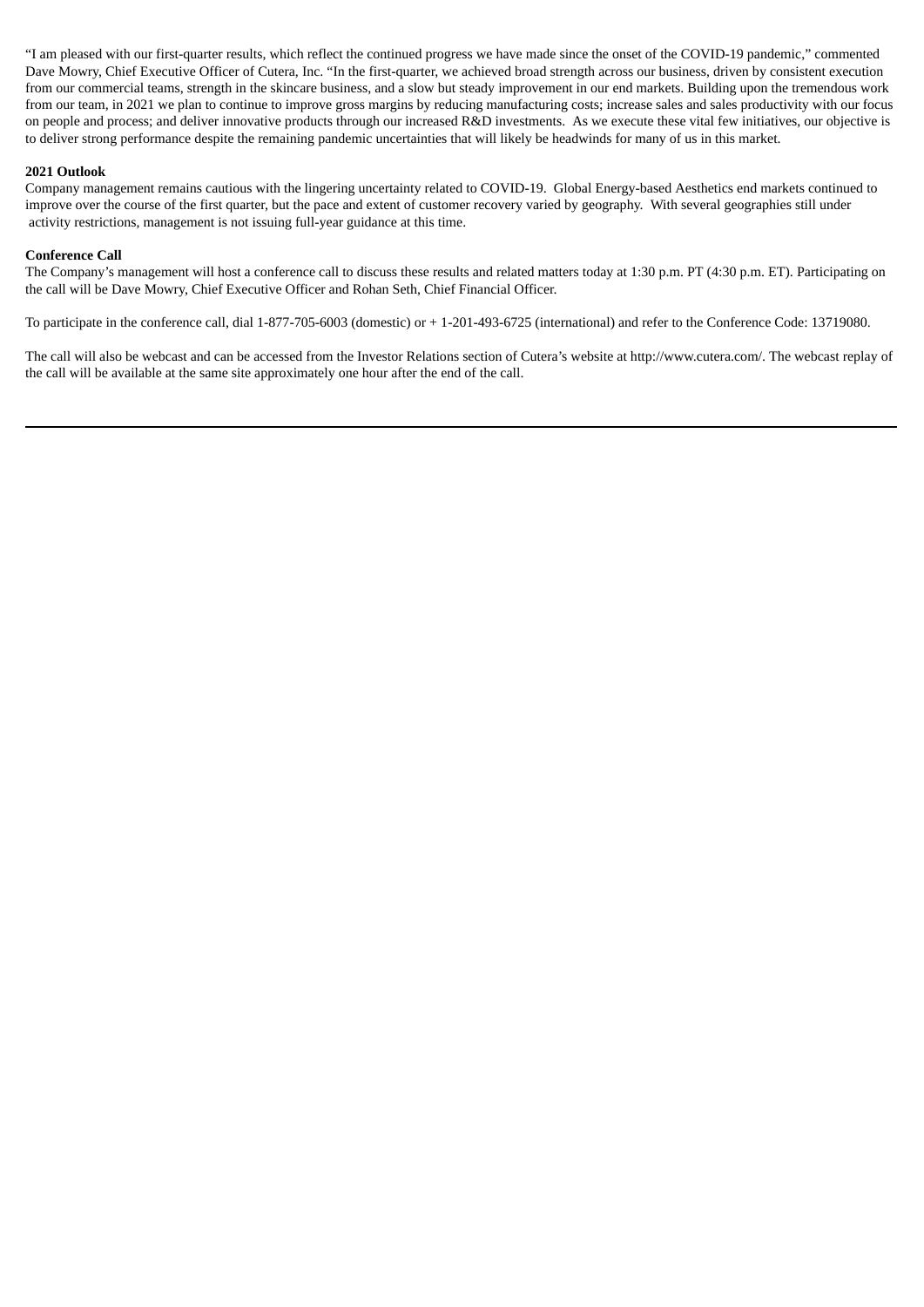## **About Cutera, Inc.**

Brisbane, California-based Cutera is a leading provider of laser and other energy-based aesthetic systems for practitioners worldwide. Since 1998, Cutera has developed innovative, easy-to-use products that enable physicians and other qualified practitioners to offer safe and effective aesthetic treatments to their patients. For more information, call 1-888-4CUTERA or visit www.cutera.com.

#### *\*Use of Non-GAAP Financial Measures*

In this press release, in order to supplement the Company's condensed consolidated financial statements presented in accordance with Generally Accepted Accounting Principles, or GAAP, management has disclosed certain non-GAAP financial measures for the statement of operations and net income (loss) per diluted share. Non-GAAP adjustments include stock-based compensation, depreciation, amortization, executive and other non-recurring separation costs, customer relationship management ("CRM") and enterprise resource planning ("ERP") system costs, non-recurring legal and litigation costs, as well as the net tax impact of excluding these items. From time to time in the future, there may be other items that we may exclude if the Company believes that doing so is consistent with the goal of providing useful information to investors and management. The Company has provided a reconciliation of each non-GAAP financial measure used in this earnings release to the most directly comparable GAAP financial measure. The Company has not provided a reconciliation of non-GAAP quidance measures to the corresponding GAAP measures on a forward-looking basis due to the potential significant variability, limited visibility, unpredictability, or unique non-recurring nature of the items. Forward-looking non-GAAP measures include adjusted EBITDA. The Company defines adjusted EBITDA as earnings before interest, taxes, depreciation and amortization, stock-based compensation, executive and other non-recurring separation costs, customer relationship management and enterprise resource planning system costs, and non-recurring legal and *litigation costs.*

Company management uses these measurements as aids in monitoring the Company's ongoing financial performance from quarter to quarter, and year to year, on a regular basis and for benchmarking against other similar companies. Non-GAAP financial measures used by the Company may be calculated differently from, and therefore may not be comparable to, similarly titled measures used by other companies. These non-GAAP financial measures should be considered along with, but not as alternatives to, the operating performance measure as prescribed by GAAP. Non-GAAP financial measures for the *statement of operations and net income per diluted share exclude the following:*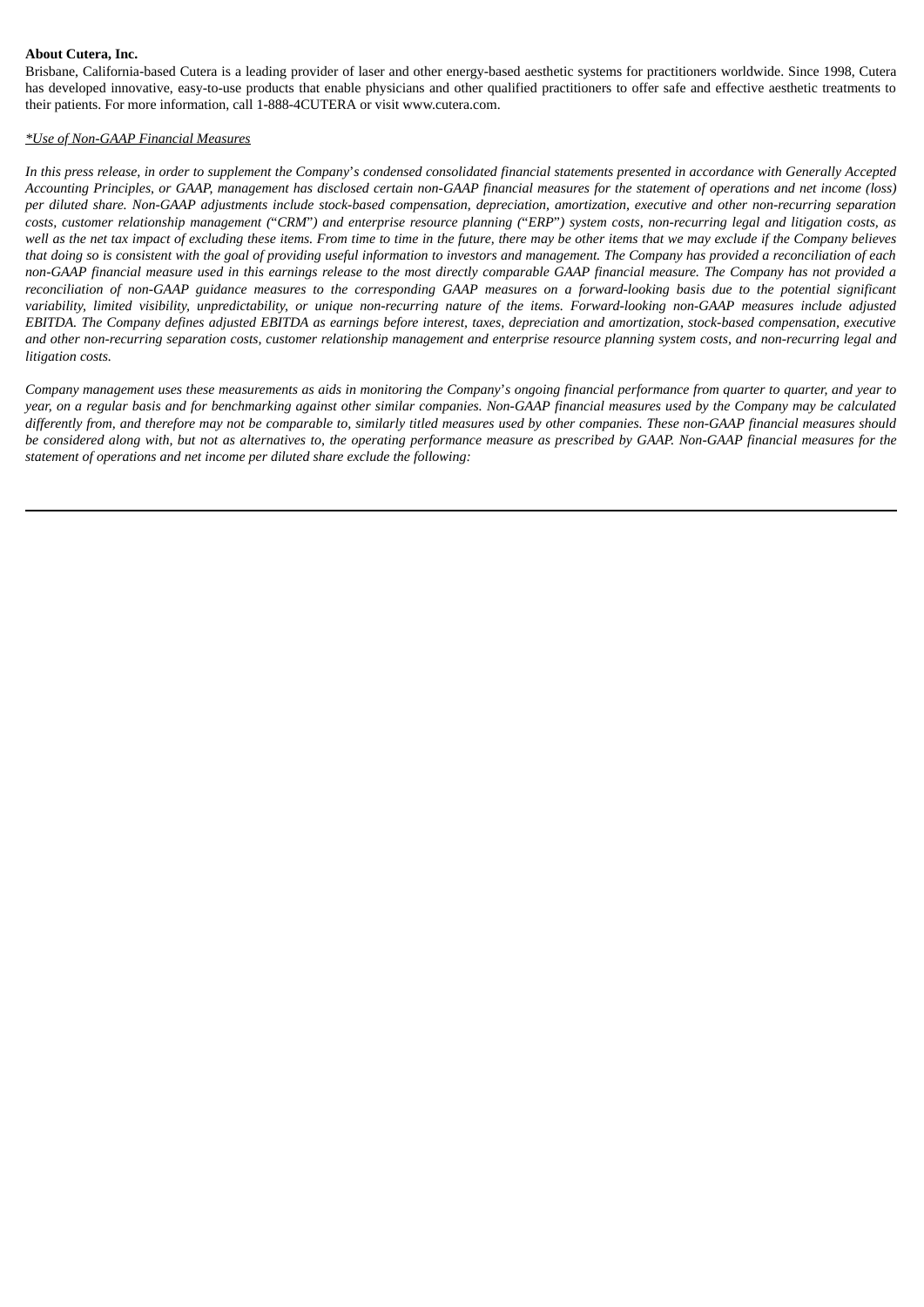Non-cash expenses for stock-based compensation. The Company has excluded the effect of stock-based compensation expenses in calculating its non-GAAP operating expenses and net income measures. Although stock-based compensation is a key incentive offered to the Company's employees, the Company continues to evaluate its business performance excluding stock-based compensation expenses. The Company records stock-based compensation expense related to grants of options, employee stock purchase plan, and performance and restricted stock. Depending upon the size, timing and the terms of the grants, this expense may vary significantly but will recur in future periods. The Company believes that excluding stock-based compensation better *allows for comparisons to its peer companies;*

Depreciation and amortization. The Company has excluded depreciation and amortization expense in calculating its non-GAAP operating expenses and *net income measures. Depreciation and amortization are non-cash charges to current operations;*

Executive and other non-recurring separation costs. We have excluded costs associated with the resignation of our former Executive Officers in calculating our non-GAAP operating expenses and net income measures. We exclude these and other non-recurring employee separation costs because we *believe that these items do not reflect future operating expenses;*

Customer Relationship Management. We have excluded CRM system costs related to direct and incremental costs incurred in connection with our multiphase implementation of a new CRM solution and the related technology infrastructure costs. We exclude these costs because we believe that these items do not reflect future operating expenses and will be inconsistent in amounts and frequency making it difficult to contribute to a meaningful evaluation of our *operating performance;*

Enterprise Resource Planning. We have excluded ERP system costs related to direct and incremental costs incurred in connection with our multi-phase implementation of a new ERP solution and the related technology infrastructure costs. We exclude these costs because we believe that these items do not reflect future operating expenses and will be inconsistent in amounts and frequency making it difficult to contribute to a meaningful evaluation of our *operating performance; and*

Non-recurring legal and litigation costs. We have excluded costs incurred related to third party litigation and disputes, that are of a non-recurring nature.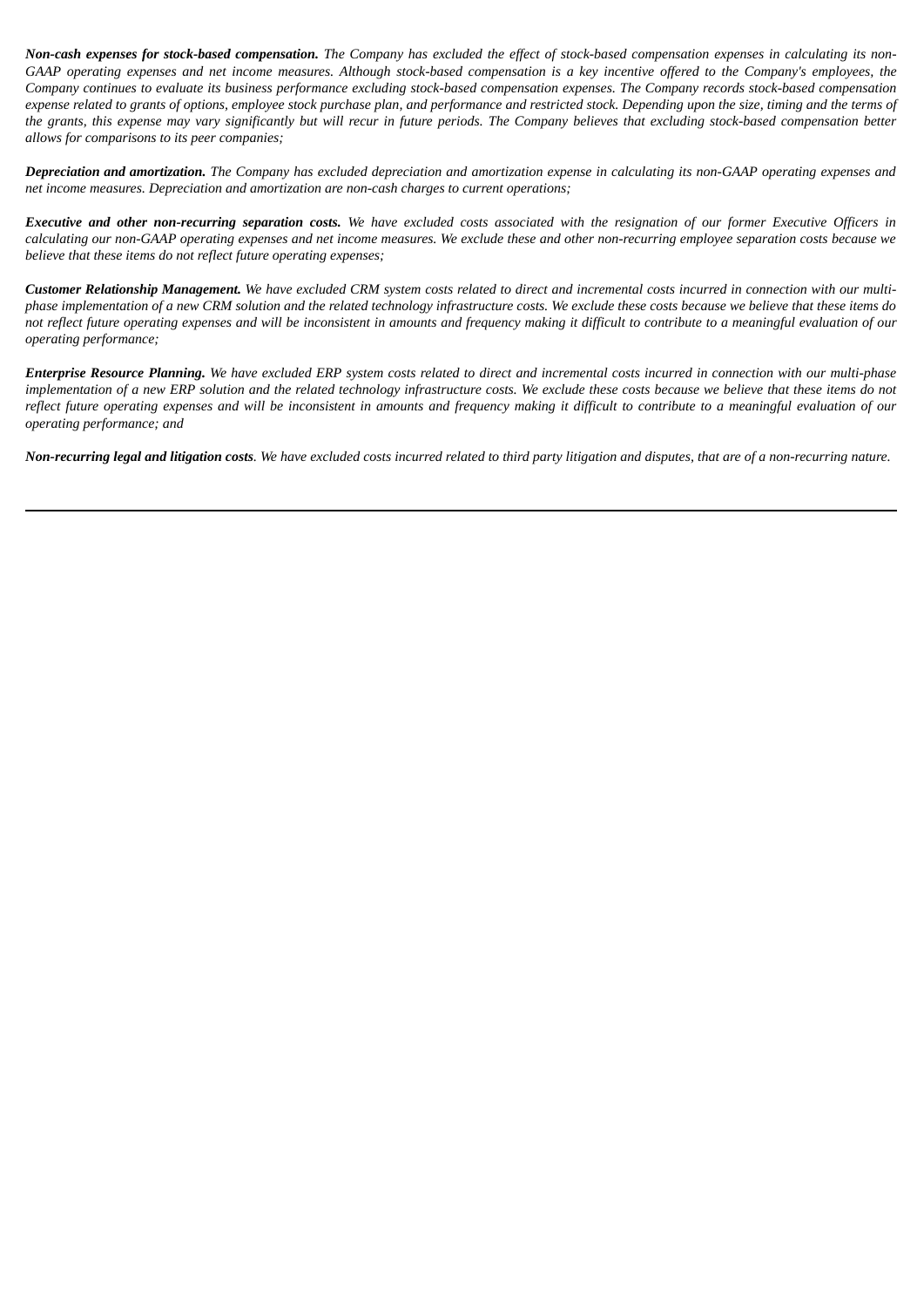The Company believes that excluding all of the items above allows users of its financial statements to better review and assess both current and historical *results of operations.*

#### *Safe Harbor Statement*

Certain statements in this press release, other than purely historical information, are "forward-looking statements" within the meaning of the Private Securities Litigation Reform Act of 1995, Section 27A of the Securities Act, and Section 21E of the Securities Exchange Act of 1934, as amended (the "Exchange Act"). These statements include, but are not limited to, Cutera's plans, objectives, strategies, financial performance and outlook, CFO and other senior leadership searches, product launches and performance, trends, prospects or future events and involve known and unknown risks that are difficult to predict. As a result, the Company's actual financial results, performance, achievements or prospects may differ materially from those expressed or implied by these forward-looking statements. In some cases, you can identify forward-looking statements by the use of words such as "may," "could," "seek," "guidance," "predict," "potential," "likely," "believe," "will," "should," "expect," "anticipate," "estimate," "plan," "intend," "forecast," "foresee" or variations of these terms and similar expressions, or the negative of these terms or similar expressions. Forward-looking statements are based on management's current, preliminary expectations and are subject to risks and uncertainties, which may cause Cutera's actual results to differ materially from the statements contained herein. These statements are not guarantees of future performance, and stockholders should not place undue reliance on forward-looking statements. There are a number of risks, uncertainties and other important factors, many of which are beyond the Company's control, that could cause its actual results to differ materially from the forward-looking statements contained in this press release, including those described in the "Risk Factors" section of Annual Reports on Form 10-K, Quarterly Reports on Form 10-Q, Current Reports on Form 8-K, the Registration Statement on Form S-,8 and other documents filed from time to time with the United States Securities and Exchange Commission by Cutera.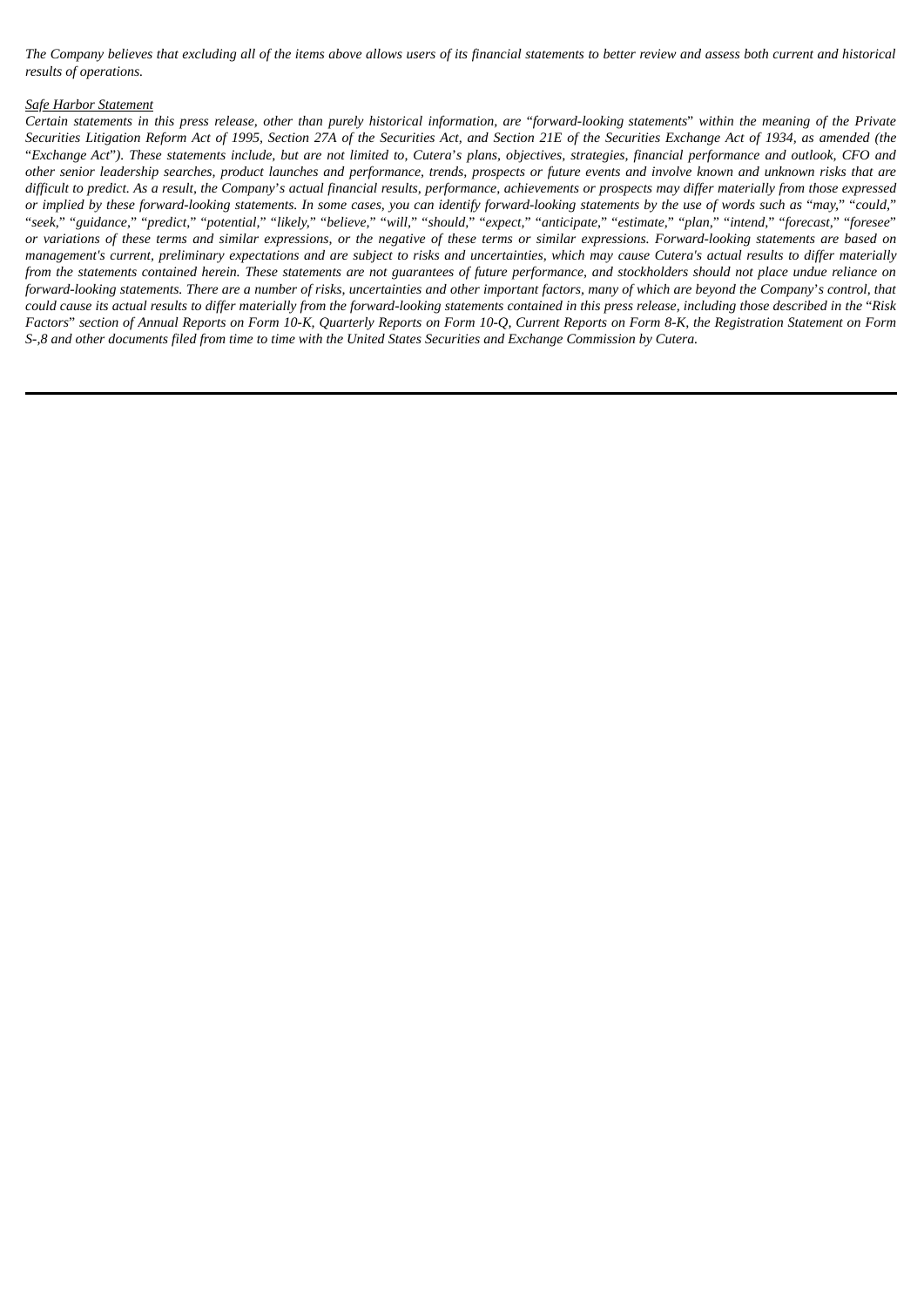All information in this press release is as of the date of its release. Accordingly, undue reliance should not be placed on forward-looking statements. Cutera undertakes no obligation to update publicly any forward-looking statements to reflect new information, events or circumstances after the date they were made, or to reflect the occurrence of unanticipated events. If the Company updates one or more forward-looking statements, no inference should be drawn that it will make additional updates with respect to those or other forward-looking statements. Cutera's financial performance for the first quarter ended *March 31, 2021, as discussed in this release, is preliminary and unaudited, and subject to adjustment.*

**Cutera, Inc.** Anne Werdan Director, Investor Relations 415-657-5500 awerdan@cutera.com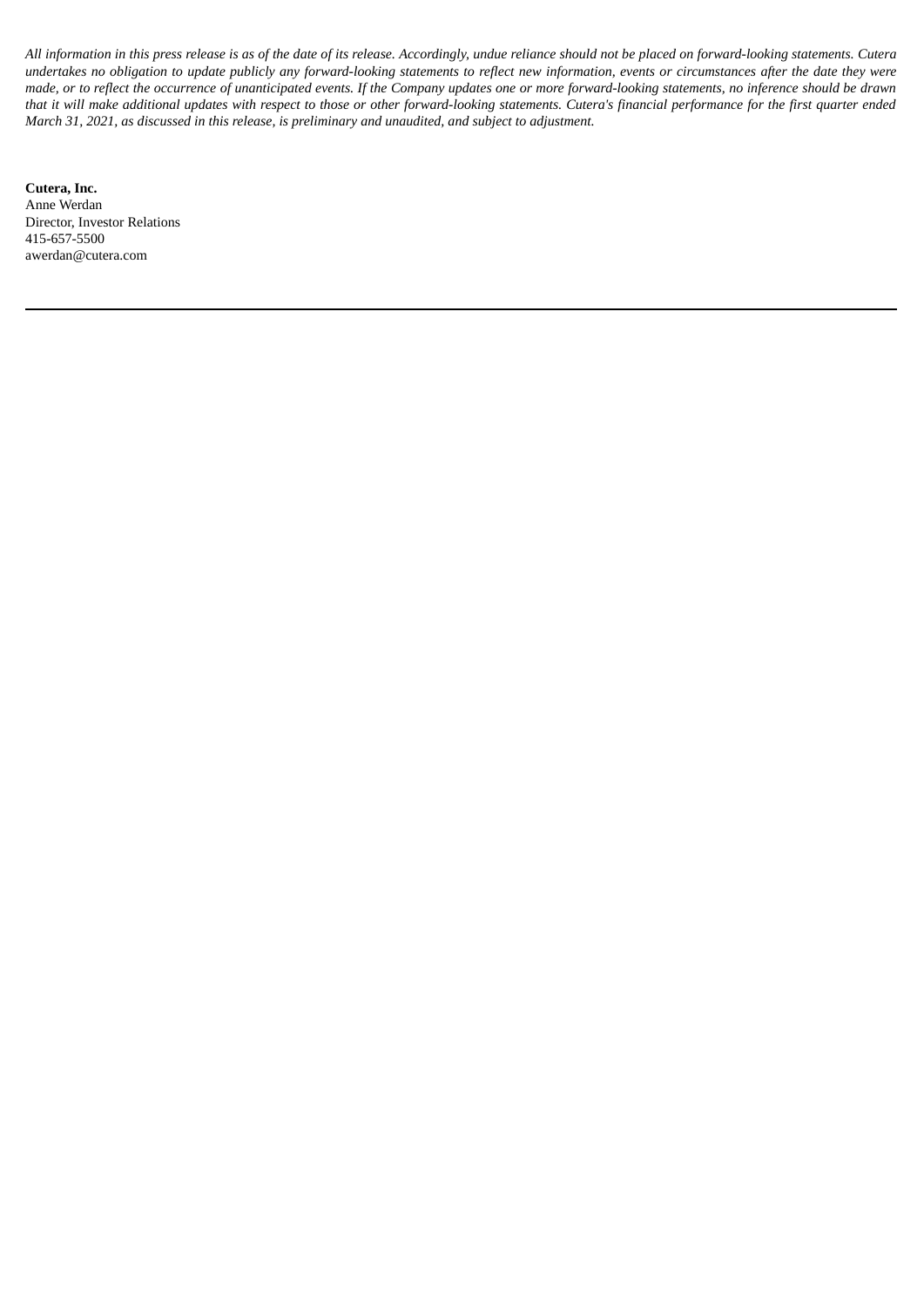## **CUTERA, INC. CONDENSED CONSOLIDATED BALANCE SHEETS (in thousands) (unaudited)**

| <b>Reporting Unit Balance Sheet</b>                                  |                 | March 31<br>2021 | December 31,<br>2020 |           |
|----------------------------------------------------------------------|-----------------|------------------|----------------------|-----------|
| <b>Assets</b>                                                        |                 |                  |                      |           |
| Current assets:                                                      |                 |                  |                      |           |
| Cash and cash equivalents                                            | \$              | 164,932          | \$                   | 47,047    |
| Accounts receivable, net                                             |                 | 24,151           |                      | 21,962    |
| <b>Inventories</b>                                                   |                 | 34,578           |                      | 28,508    |
| Other current assets and prepaid expenses                            |                 | 10,339           |                      | 8,779     |
| Total current assets                                                 |                 | 234,000          |                      | 106,296   |
| Property and equipment, net                                          |                 | 2,373            |                      | 2,299     |
| Deferred tax asset                                                   |                 | 598              |                      | 643       |
| Goodwill                                                             |                 | 1,339            |                      | 1,339     |
| Operating lease right-of-use assets                                  |                 | 16,570           |                      | 17,076    |
| Other long-term assets                                               |                 | 4,853            |                      | 5,080     |
| <b>Total assets</b>                                                  | \$              | 259,733          | \$                   | 132,733   |
| <b>Liabilities and Stockholders' Equity</b>                          |                 |                  |                      |           |
| <b>Current liabilities:</b>                                          |                 |                  |                      |           |
| Accounts payable                                                     | \$              | 5,031            | \$                   | 6,684     |
| <b>Accrued liabilities</b>                                           |                 | 41,329           |                      | 31,079    |
| Operating leases liabilities                                         |                 | 2,351            |                      | 2,260     |
| PPP Loan Payable                                                     |                 | 6,352            |                      | 3,630     |
| <b>Extended warranty liabilities</b>                                 |                 | 1,039            |                      | 1,216     |
| Deferred revenue                                                     |                 | 10,019           |                      | 9,489     |
| Total current liabilities                                            |                 | 66,121           |                      | 54,358    |
| Deferred revenue, net of current portion                             |                 | 1,718            |                      | 1,748     |
| PPP Loan payable, net of current portion                             |                 | 851              |                      | 3,555     |
| Operating lease liabilities, net of current portion                  |                 | 15,394           |                      | 15,950    |
| Convertible notes, net of unamortized debt issuance costs of \$4,665 |                 | 133,585          |                      |           |
| Other long-term liabilities                                          |                 | 434              |                      | 242       |
| <b>Total liabilities</b>                                             |                 | 218,103          |                      | 75,853    |
| Stockholders' equity:                                                |                 |                  |                      |           |
| Common stock                                                         |                 | 18               |                      | 18        |
| Additional paid-in capital                                           |                 | 102,206          |                      | 117,097   |
| Accumulated deficit                                                  |                 | (60, 594)        |                      | (60, 235) |
| Total stockholders' equity                                           |                 | 41,630           |                      | 56,880    |
| Total liabilities and stockholders' equity                           | $\overline{\$}$ | 259,733          | \$                   | 132,733   |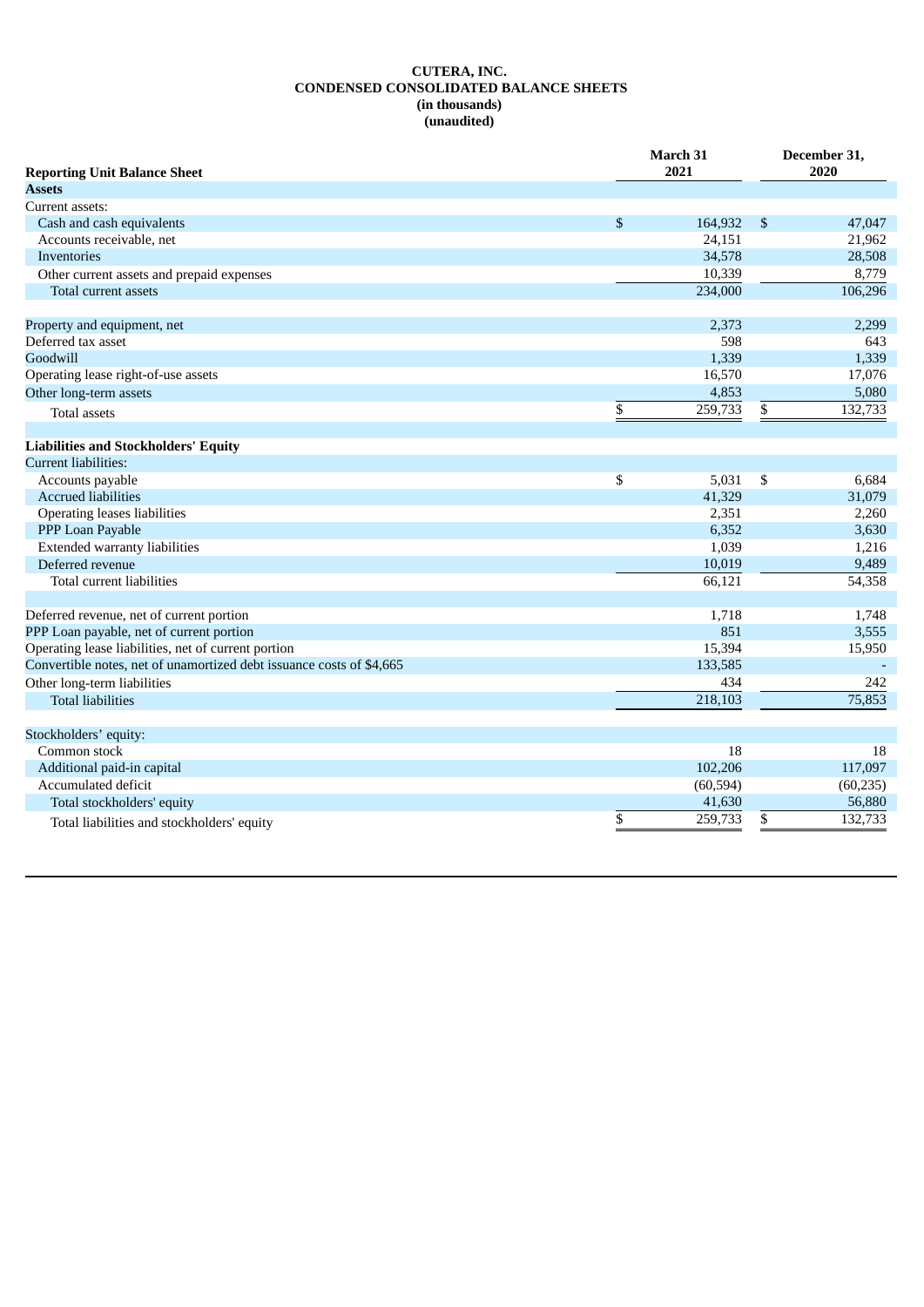## **CUTERA, INC. CONDENSED CONSOLIDATED STATEMENTS OF OPERATIONS (in thousands, except per share data) (unaudited)**

|                                                                   |                 | <b>Three Months Ended</b> |           |  |  |
|-------------------------------------------------------------------|-----------------|---------------------------|-----------|--|--|
|                                                                   |                 | March 31,<br>2021         |           |  |  |
| Products                                                          | $\mathbf{s}$    | 43,551<br>\$              | 26,391    |  |  |
| Service                                                           |                 | 6,117                     | 5,848     |  |  |
| Total net revenue                                                 |                 | 49,668                    | 32,239    |  |  |
| <b>Products</b>                                                   |                 | 18,331                    | 14,103    |  |  |
| Service                                                           |                 | 3,627                     | 3,800     |  |  |
| Total cost of revenue                                             |                 | 21,958                    | 17,903    |  |  |
| Gross profit                                                      |                 | 27,710                    | 14,336    |  |  |
| Gross margin %                                                    |                 | 56%                       | 44%       |  |  |
| Operating expenses:                                               |                 |                           |           |  |  |
| Sales and marketing                                               |                 | 15,068                    | 14,789    |  |  |
| Research and development                                          |                 | 4,112                     | 3,870     |  |  |
| General and administrative                                        |                 | 7,365                     | 7,806     |  |  |
| Total operating expenses                                          |                 | 26,545                    | 26,465    |  |  |
| Income (loss) from operations                                     |                 | 1,165                     | (12, 129) |  |  |
| Interest and other expense, net                                   |                 |                           |           |  |  |
| Amortization of debt issuance costs                               |                 | (52)                      |           |  |  |
| Interest on convertible notes                                     |                 | (191)                     |           |  |  |
| Interest and other expense, net                                   |                 | (1,023)                   | (207)     |  |  |
| Total interest and other expense, net                             |                 | (1,266)                   | (207)     |  |  |
| Loss before income taxes                                          |                 | (101)                     | (12, 336) |  |  |
| Income tax expense                                                |                 | 258                       | 78        |  |  |
| Net loss                                                          | \$              | (359)<br>\$               | (12, 414) |  |  |
| Net loss per share:                                               |                 |                           |           |  |  |
| <b>Basic</b>                                                      | $\mathbb{S}$    | (0.02)<br>\$              | (0.86)    |  |  |
| Diluted                                                           | $\overline{\$}$ | $\overline{\$}$<br>(0.02) | (0.86)    |  |  |
| Weighted-average number of shares used in per share calculations: |                 |                           |           |  |  |
| <b>Basic</b>                                                      |                 | 17,768                    | 14,433    |  |  |
| Diluted                                                           |                 | 17,768                    | 14,433    |  |  |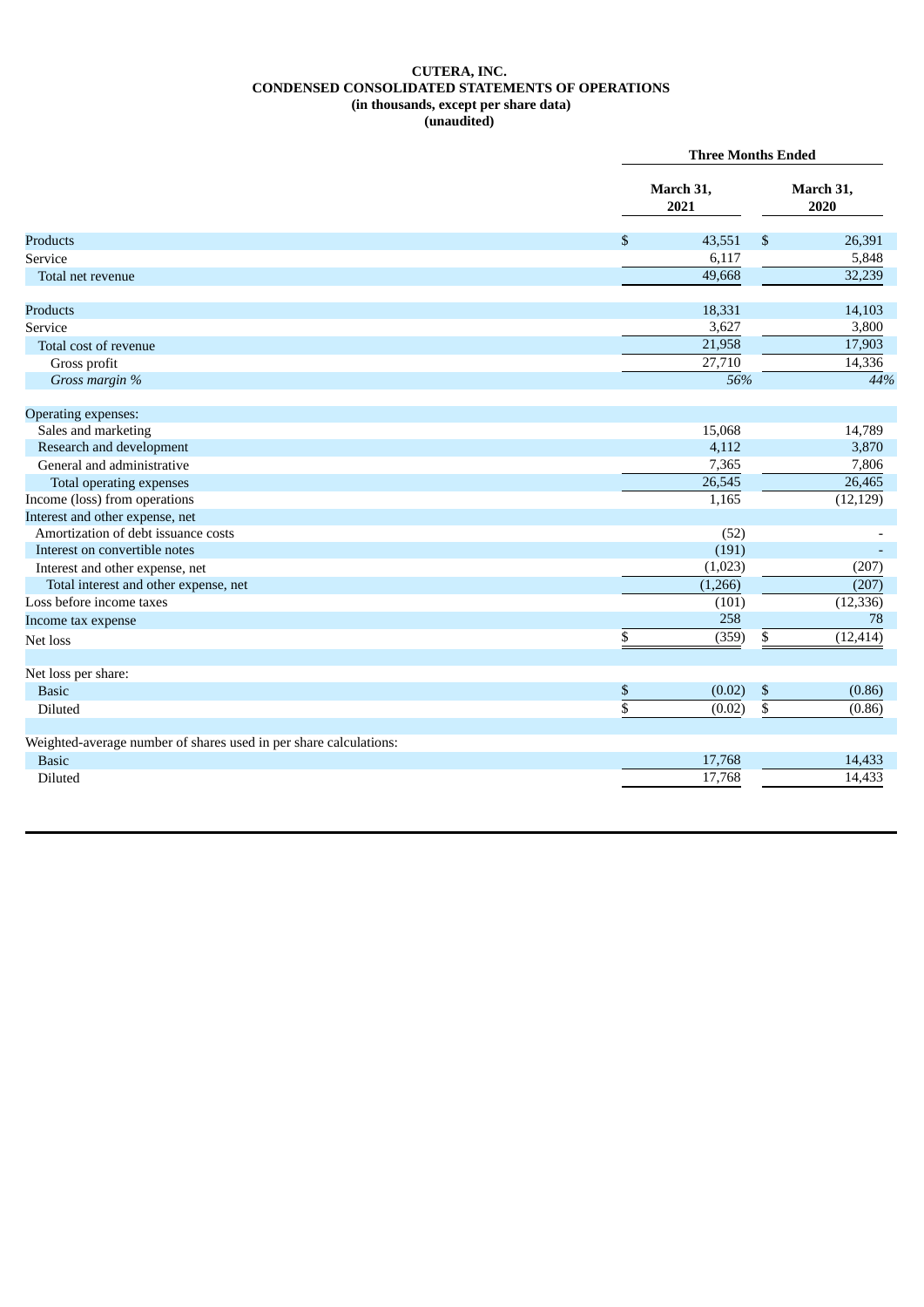## **CUTERA, INC. CONDENSED CONSOLIDATED STATEMENTS OF CASH FLOWS (in thousands) (unaudited)**

|                                                                                           | <b>Three Months Ended</b> |                   |     |                   |
|-------------------------------------------------------------------------------------------|---------------------------|-------------------|-----|-------------------|
|                                                                                           |                           | March 31,<br>2021 |     | March 31,<br>2020 |
| <b>Cash flows from operating activities:</b>                                              |                           |                   |     |                   |
| Net loss                                                                                  | \$                        | (359)             | -\$ | (12, 414)         |
| Adjustments to reconcile net loss to net cash provided by (used in) operating activities: |                           |                   |     |                   |
| Stock-based compensation                                                                  |                           | 1,846             |     | 1,980             |
| Depreciation of tangible assets                                                           |                           | 361               |     | 360               |
| Amortization of contract acquisition costs                                                |                           | 545               |     | 717               |
| Amortization of debt issuance costs                                                       |                           | 52                |     |                   |
| Impairment of capitalized cloud computing costs                                           |                           | 182               |     |                   |
| Change in deferred tax asset                                                              |                           | 45                |     | 15                |
| Provision for credit losses                                                               |                           | 218               |     | 590               |
| Gain on sale of property and equipment                                                    |                           | (59)              |     |                   |
| Change in right-of-use asset                                                              |                           | 604               |     | 645               |
| Other                                                                                     |                           |                   |     | 35                |
| Changes in assets and liabilities:                                                        |                           |                   |     |                   |
| Accounts receivable                                                                       |                           | (2,407)           |     | 5,306             |
| Inventories                                                                               |                           | (6,021)           |     | (3,020)           |
| Other current assets and prepaid expenses                                                 |                           | (1,560)           |     | 807               |
| Other long-term assets                                                                    |                           | (500)             |     | (207)             |
| Accounts payable                                                                          |                           | (1,653)           |     | 1,919             |
| <b>Accrued liabilities</b>                                                                |                           | 10,199            |     | (6, 567)          |
| <b>Extended warranty liabilities</b>                                                      |                           | (177)             |     | (234)             |
| Operating lease liabilities                                                               |                           | (563)             |     | (645)             |
| Deferred revenue                                                                          |                           | 500               |     | (1,253)           |
| Net cash provided by (used in) operating activities                                       |                           | 1,253             |     | (11, 966)         |
| <b>Cash flows from investing activities:</b>                                              |                           |                   |     |                   |
| Acquisition of property, equipment and software                                           |                           | (101)             |     | (230)             |
| Proceeds from disposal of property and equipment                                          |                           | 52                |     |                   |
| Proceeds from sales of marketable investments                                             |                           |                   |     | 6,800             |
| Purchase of marketable investments                                                        |                           |                   |     | (3,930)           |
| Net cash provided by (used in) investing activities                                       |                           | (49)              |     | 2.640             |
|                                                                                           |                           |                   |     |                   |
| <b>Cash flows from financing activities:</b>                                              |                           |                   |     |                   |
| Proceeds from exercise of stock options and employee stock purchase plan                  |                           | 396               |     | 201               |
| Purchase of capped call                                                                   |                           | (16, 134)         |     |                   |
| Proceeds from issuance of convertible notes                                               |                           | 138,250           |     |                   |
| Payment of issuance costs of convertible notes                                            |                           | (4,717)           |     |                   |
| Taxes paid related to net share settlement of equity awards                               |                           | (999)             |     | (2,234)           |
| Payments on finance lease obligations                                                     |                           | (115)             |     | (183)             |
| Net cash provided by (used in) financing activities                                       |                           | 116,681           |     | (2,216)           |
| Net increase (decrease) in cash and cash equivalents                                      |                           | 117,885           |     | (11, 542)         |
|                                                                                           |                           | 47,047            |     | 26,316            |
| Cash and cash equivalents at beginning of period                                          |                           |                   |     |                   |
| Cash and cash equivalents at end of period                                                | \$                        | 164,932           | \$  | 14,774            |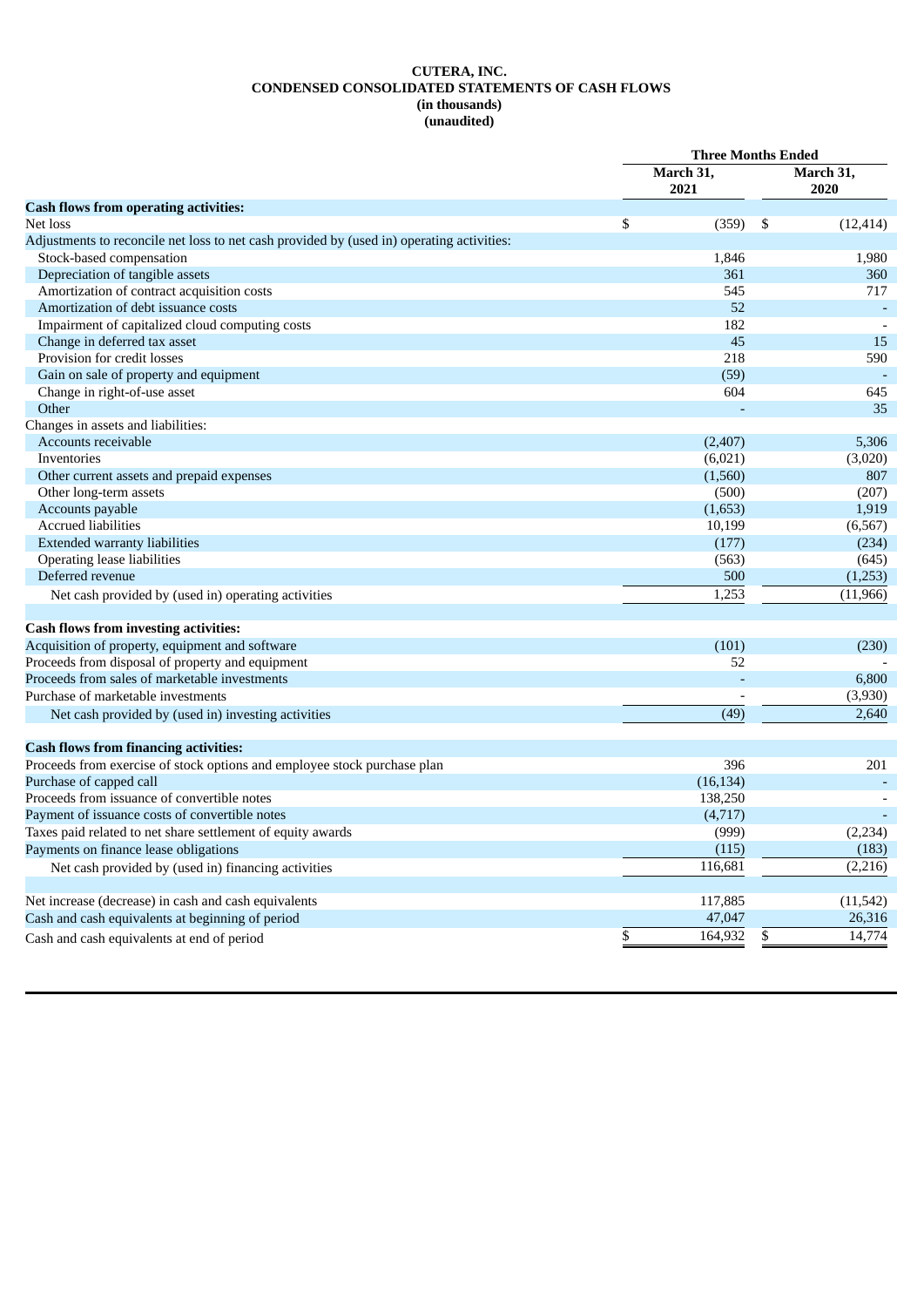## **CUTERA, INC. CONSOLIDATED FINANCIAL HIGHLIGHTS (in thousands, except percentage data) (unaudited)**

|                                                                  | <b>Three Months Ended</b> | % Change |                   |                 |
|------------------------------------------------------------------|---------------------------|----------|-------------------|-----------------|
|                                                                  | March 31,<br>2021         |          | March 31,<br>2020 | 2021 Vs<br>2020 |
| <b>Revenue By Geography:</b>                                     |                           |          |                   |                 |
| North America                                                    | \$<br>22,396              | \$       | 15,373            | $+46%$          |
| Japan                                                            | 16,555                    |          | 7,162             | $+131%$         |
| Rest of World                                                    | 10,717                    |          | 9,704             | $+10%$          |
| <b>Total Net Revenue</b>                                         | 49,668                    | \$.      | 32,239            | $+54%$          |
| Rest of World (including Japan) as a percentage of total revenue | 55%                       |          | 52%               |                 |
| <b>Revenue By Product Category:</b>                              |                           |          |                   |                 |
| <b>Systems</b>                                                   |                           |          |                   |                 |
| - North America                                                  | \$<br>16,785              | \$       | 10,382            | $+62%$          |
| - Rest of World (including Japan)                                | 11,536                    |          | 10,576            | $+9%$           |
| <b>Total Systems</b>                                             | 28,321                    |          | 20,958            | $+35%$          |
| Consumables                                                      | 2,925                     |          | 2,533             | $+15%$          |
| Skincare                                                         | 12,306                    |          | 2,900             | $+324%$         |
| <b>Total Products</b>                                            | 43,552                    |          | 26,391            | $+65%$          |
|                                                                  |                           |          |                   | $+5%$           |
| Service                                                          | 6,116                     |          | 5,848             |                 |
| <b>Total Net Revenue</b>                                         | 49,668                    |          | 32,239            | $+54%$          |

|                                                  | <b>Three Months Ended</b> |       |      |                   |  |
|--------------------------------------------------|---------------------------|-------|------|-------------------|--|
|                                                  | March 31,<br>2021         |       |      | March 31,<br>2020 |  |
| <b>Pre-tax Stock-Based Compensation Expense:</b> |                           |       |      |                   |  |
| Cost of revenue                                  | \$                        | 144   | - \$ | 290               |  |
| Sales and marketing                              |                           | 721   |      | 719               |  |
| Research and development                         |                           | 301   |      | 321               |  |
| General and administrative                       |                           | 680   |      | 650               |  |
|                                                  |                           | 1,846 |      | 1,980             |  |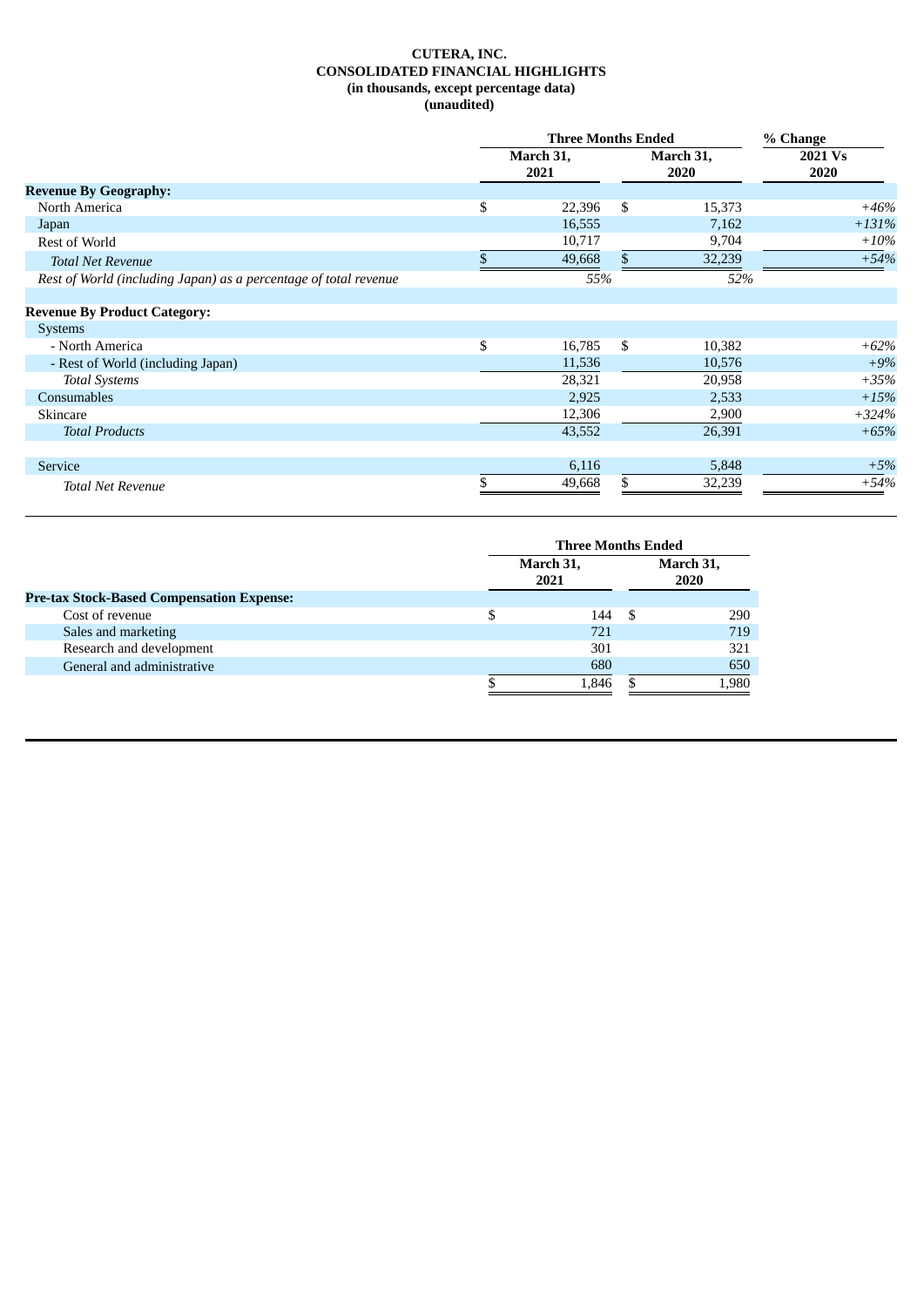## **CUTERA, INC. RECONCILIATION OF GAAP CONDENSED CONSOLIDATED STATEMENTS OF OPERATIONS TO NON-GAAP CONDENSED CONSOLIDATED STATEMENTS OF OPERATIONS (in thousands, except per share data)**

**(unaudited)**

|                                      | Three Months Ended March 31, 2021 |                     |                    |                               |                                                      | Three Months Ended March 31, 2020 |                                 |                     |                     |                           |                                |                          |                        |
|--------------------------------------|-----------------------------------|---------------------|--------------------|-------------------------------|------------------------------------------------------|-----------------------------------|---------------------------------|---------------------|---------------------|---------------------------|--------------------------------|--------------------------|------------------------|
|                                      |                                   | <b>Depreciation</b> |                    | <b>CRM</b> and ERP            |                                                      | <b>Taxes and</b>                  |                                 |                     | <b>Depreciation</b> |                           | <b>CRM</b> and ERP             | <b>Taxes</b> and         |                        |
|                                      |                                   | and                 | <b>Stock-Based</b> | Implementation/               | Legal -                                              | Other                             | Non-                            |                     | and                 | <b>Stock-Based</b>        | Implementation/                | Other                    | Non-                   |
|                                      | GAAP                              | Amortization        | Compensation       | write-off                     | Lutronic                                             | Adjustments                       | <b>GAAP</b>                     | <b>GAAP</b>         |                     | Amortization Compensation | write-off                      | <b>Adjustments</b>       | <b>GAAP</b>            |
|                                      |                                   |                     |                    |                               |                                                      |                                   |                                 |                     |                     |                           |                                |                          |                        |
| Net revenue<br>Cost of revenue       | \$49,668<br>21,958                | $\sim$<br>(162)     | $\sim$<br>(144)    | ٠<br>$\overline{\phantom{a}}$ | $\overline{\phantom{a}}$<br>$\overline{\phantom{a}}$ | $\overline{\phantom{a}}$          | $-$ \$49,668<br>21,652          | \$ 32,239<br>17,903 | $\sim$<br>(140)     | $\sim$<br>(290)           | ÷,<br>$\overline{\phantom{a}}$ | $\overline{\phantom{a}}$ | $-$ \$32,239<br>17,473 |
| Gross profit                         | 27,710                            | 162                 | 144                |                               |                                                      |                                   | 28,016                          | 14,336              | 140                 | 290                       |                                |                          | 14,766                 |
| Gross                                |                                   |                     |                    |                               |                                                      |                                   |                                 |                     |                     |                           |                                |                          |                        |
| margin %                             | 56%                               |                     |                    |                               |                                                      |                                   | 56%                             | 44%                 |                     |                           |                                |                          | 46%                    |
|                                      |                                   |                     |                    |                               |                                                      |                                   |                                 |                     |                     |                           |                                |                          |                        |
| Operating                            |                                   |                     |                    |                               |                                                      |                                   |                                 |                     |                     |                           |                                |                          |                        |
| expenses:<br>Sales and               |                                   |                     |                    |                               |                                                      |                                   |                                 |                     |                     |                           |                                |                          |                        |
| marketing                            | 15,068                            | (678)               | (721)              | (182)                         |                                                      |                                   | 13,487                          | 14,789              | (871)               | (718)                     | (165)                          |                          | 13,035                 |
| Research and                         |                                   |                     |                    |                               |                                                      |                                   |                                 |                     |                     |                           |                                |                          |                        |
| development                          | 4,112                             | (39)                | (301)              | ÷,                            |                                                      |                                   | 3,772                           | 3,870               | (38)                | (321)                     | ÷,                             |                          | 3,511                  |
| General and                          |                                   |                     |                    |                               |                                                      |                                   |                                 |                     |                     |                           |                                |                          |                        |
| administrative<br>Total              | 7,365                             | (27)                | (680)              | (70)                          | (401)                                                |                                   | 6,187                           | 7,806               | (28)                | (651)                     | (244)                          | (324)                    | 6,559                  |
| operating                            |                                   |                     |                    |                               |                                                      |                                   |                                 |                     |                     |                           |                                |                          |                        |
| expenses                             | 26,545                            | (744)               | (1,702)            | (252)                         | (401)                                                |                                   | 23,446                          | 26,465              | (937)               | (1,690)                   | (409)                          | (324)                    | 23,105                 |
| Income (loss)                        |                                   |                     |                    |                               |                                                      |                                   |                                 |                     |                     |                           |                                |                          |                        |
| from operations                      | 1,165                             | 906                 | 1,846              | 252                           | 401                                                  |                                   | 4,570                           | (12, 129)           | 1,077               | 1,980                     | 409                            | 324                      | (8, 339)               |
| Interest and other                   |                                   |                     |                    |                               |                                                      |                                   |                                 |                     |                     |                           |                                |                          |                        |
| expense, net<br>Amortization of      |                                   |                     |                    |                               |                                                      |                                   |                                 |                     |                     |                           |                                |                          |                        |
| debt issuance                        |                                   |                     |                    |                               |                                                      |                                   |                                 |                     |                     |                           |                                |                          |                        |
| costs                                | (52)                              |                     |                    |                               |                                                      |                                   | (52)                            |                     |                     |                           |                                |                          |                        |
| Interest on                          | (191)                             |                     |                    |                               |                                                      |                                   | (191)                           |                     |                     |                           |                                |                          |                        |
| convertible notes                    |                                   |                     |                    |                               |                                                      |                                   |                                 |                     |                     |                           |                                |                          |                        |
| Other expense,<br>net                | (1,023)                           | ٠                   |                    |                               |                                                      |                                   | (1,023)                         | (207)               |                     |                           |                                | ٠                        | (207)                  |
| Total interest                       |                                   |                     |                    |                               |                                                      |                                   |                                 |                     |                     |                           |                                |                          |                        |
| and other expense,                   |                                   |                     |                    |                               |                                                      |                                   |                                 |                     |                     |                           |                                |                          |                        |
| net                                  | (1,266)                           |                     |                    |                               |                                                      |                                   | (1,266)                         | (207)               |                     |                           |                                |                          | (207)                  |
| Income (loss)                        |                                   |                     |                    |                               |                                                      |                                   |                                 |                     |                     |                           |                                |                          |                        |
| before income<br>taxes               | (101)                             | 906                 | 1,846              | 252                           | 401                                                  |                                   | 3,304                           | (12, 336)           | 1,077               | 1,980                     | 409                            | 324                      | (8,546)                |
| Provision                            |                                   |                     |                    |                               |                                                      |                                   |                                 |                     |                     |                           |                                |                          |                        |
| (benefit) for                        |                                   |                     |                    |                               |                                                      |                                   |                                 |                     |                     |                           |                                |                          |                        |
| income taxes                         | 258                               | 906                 | 1,846              |                               | 401                                                  | \$                                | 258                             | 78                  | 1,077               | 1,980                     | 409                            | 5<br>319                 | 83                     |
| Net income (loss)                    | (359)                             | S                   | \$                 | 252<br>\$                     | \$                                                   |                                   | \$<br>3,046                     | \$(12, 414)         |                     |                           |                                |                          | \$ (8,629)             |
| Net income (loss)                    |                                   |                     |                    |                               |                                                      |                                   |                                 |                     |                     |                           |                                |                          |                        |
| per share:                           |                                   |                     |                    |                               |                                                      |                                   |                                 |                     |                     |                           |                                |                          |                        |
| <b>Basic</b>                         | \$ (0.02)                         |                     |                    |                               |                                                      |                                   | \$ 0.17                         | (0.86)<br>\$        |                     |                           |                                |                          | \$ (0.60)              |
| Diluted                              | \$ (0.02)                         |                     |                    |                               |                                                      |                                   | $\overline{\mathbf{s}}$<br>0.15 | \$<br>(0.86)        |                     |                           |                                |                          | \$ (0.60)              |
|                                      |                                   |                     |                    |                               |                                                      |                                   |                                 |                     |                     |                           |                                |                          |                        |
| Weighted-average<br>number of shares |                                   |                     |                    |                               |                                                      |                                   |                                 |                     |                     |                           |                                |                          |                        |
| used in per share                    |                                   |                     |                    |                               |                                                      |                                   |                                 |                     |                     |                           |                                |                          |                        |
| calculations:                        |                                   |                     |                    |                               |                                                      |                                   |                                 |                     |                     |                           |                                |                          |                        |
| <b>Basic</b>                         | 17,768                            |                     |                    |                               |                                                      |                                   | 17,768                          | 14,433              |                     |                           |                                |                          | 14,433                 |
| Diluted                              | 17,768                            |                     |                    |                               |                                                      |                                   | 22,266                          | 14,433              |                     |                           |                                |                          | 14,433                 |
|                                      |                                   |                     |                    |                               |                                                      |                                   |                                 |                     |                     |                           |                                |                          |                        |
|                                      |                                   |                     |                    |                               |                                                      |                                   |                                 |                     |                     |                           |                                |                          |                        |
|                                      |                                   |                     |                    |                               |                                                      |                                   |                                 |                     |                     |                           |                                |                          |                        |
| <b>Operating</b>                     |                                   |                     |                    |                               |                                                      |                                   |                                 |                     |                     |                           |                                |                          |                        |
| expenses as a %                      |                                   |                     |                    |                               |                                                      |                                   | Non-                            |                     |                     |                           |                                |                          | Non-                   |
| of net revenue                       | GAAP                              |                     |                    |                               |                                                      |                                   | <b>GAAP</b>                     | GAAP                |                     |                           |                                |                          | <b>GAAP</b>            |
| Sales and                            | 30.3%                             |                     |                    |                               |                                                      |                                   | 27.2%                           | 45.9%               |                     |                           |                                |                          |                        |
| marketing<br>Research and            |                                   |                     |                    |                               |                                                      |                                   |                                 |                     |                     |                           |                                |                          | 40.4%                  |
| development                          | 8.3%                              |                     |                    |                               |                                                      |                                   | 7.6%                            | 12.0%               |                     |                           |                                |                          | 10.9%                  |
| General and                          |                                   |                     |                    |                               |                                                      |                                   |                                 |                     |                     |                           |                                |                          |                        |
| administrative                       | 14.8%                             |                     |                    |                               |                                                      |                                   | 12.5%                           | 24.2%               |                     |                           |                                |                          | 20.3%                  |
|                                      | 53.4%                             |                     |                    |                               |                                                      |                                   | 47.2%                           | 82.1%               |                     |                           |                                |                          | 71.7%                  |